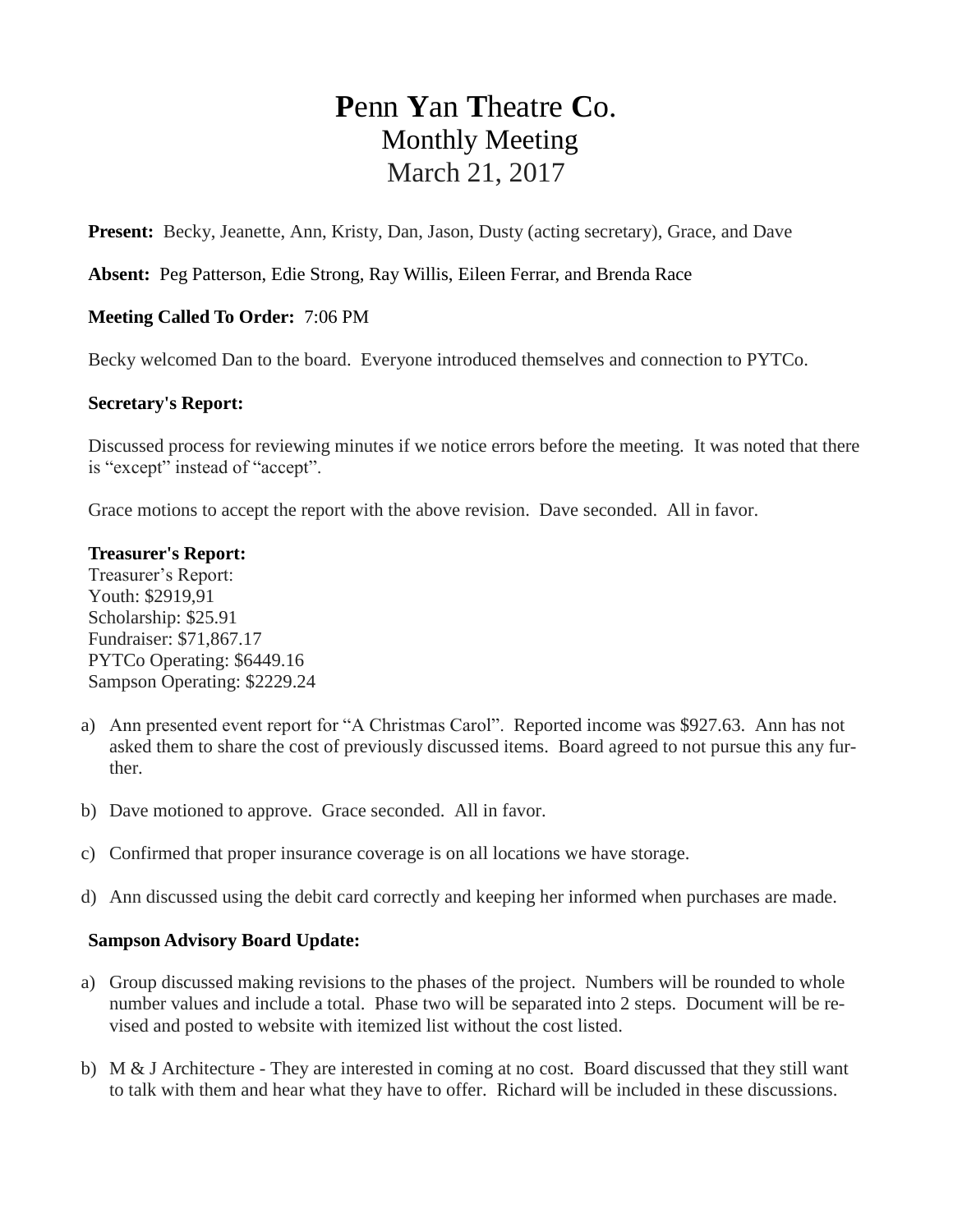- c) Newberry, NC Visit Becky has sent an email to our contact. She has not heard back. Janette brought case studies to review.
- d) Janette gave an overview on the prospectus she is developing. The committee is taking a look at it and will help her fill in the blanks.

# **Old Buisness**

- a) Board Packets They are done. The board will look at them on their own time. Please let Becky know specifics so it can be revised for an updated packet next year. Becky handed out folders to everyone. In the packets are envelops to provide the yearly monetary donation. Members need to sign and return the board member commitment statement. Members need to send bios to Becky for the website.
- b) Sampson Theatre Phases and Steps see notes from advisory committee.
- c) Podcasts on Website Jason reported on some ideas he has.
	- Mini episodes and full episodes.
		- o Mini episodes: Sampson history, PYTCo history, promotions for productions.
	- oFull episodes: Extended discussion of Sampson and PYTCo., interviews for Kiss Me, Kate, focus on Youth Theatre
	- He also looked into cost: three mics total \$80.97, 4 port USB \$6.49.
	- Potential names: PYTCo Radio, PYTCo Talks, Talkin' PYTCo, PYTCo Stories, On the Go with PYTCo, PYTPod
	- Jason discussed how timeframes work getting each episode going.
	- Jeanette suggested getting sponsorships to help defray cost. Could promote and connect.
	- Grace suggested connecting with Nate Baker of FLE Events to get started with this. Use him to help us get started and use his equipment to "test the waters" and see how it goes.

## **New Business**

a) Prospectus - see notes in Sampson update

## **Other**

a) Broadway Student Summit - 8 students (PYMS and PYA), 4 adults went to NYC over the weekend. Attended 6 workshops with original Hamilton cast members learning choreography and songs from the show. Workshops covered various techniques and components of theatre. Students saw Cats and Hamilton. Becky shared pictures from the trip.

Grace proposed to have a couple of the kids come and talk about what they gained from the experience.

b) Pipe and Reed Organ Donation - Ed and Laurna Burton are local residents are downsizing and have 2 working organs. They are willing to donate them to PYTCo as they are moving this mer. King Pipe Organ from Elmira and made there, too! Was originally in the Millport Church and then moved to the Bluff Point Church. Burton's took it from the church when they were getting rid of it. Reed organ was from Branchport Episcopal Church and was also acquired when church was getting rid of them. Dan feels confident that we should probably take the pipe organ. It should be in good shape and manageable to store until we need it. Dan will meet with the family to take a look at